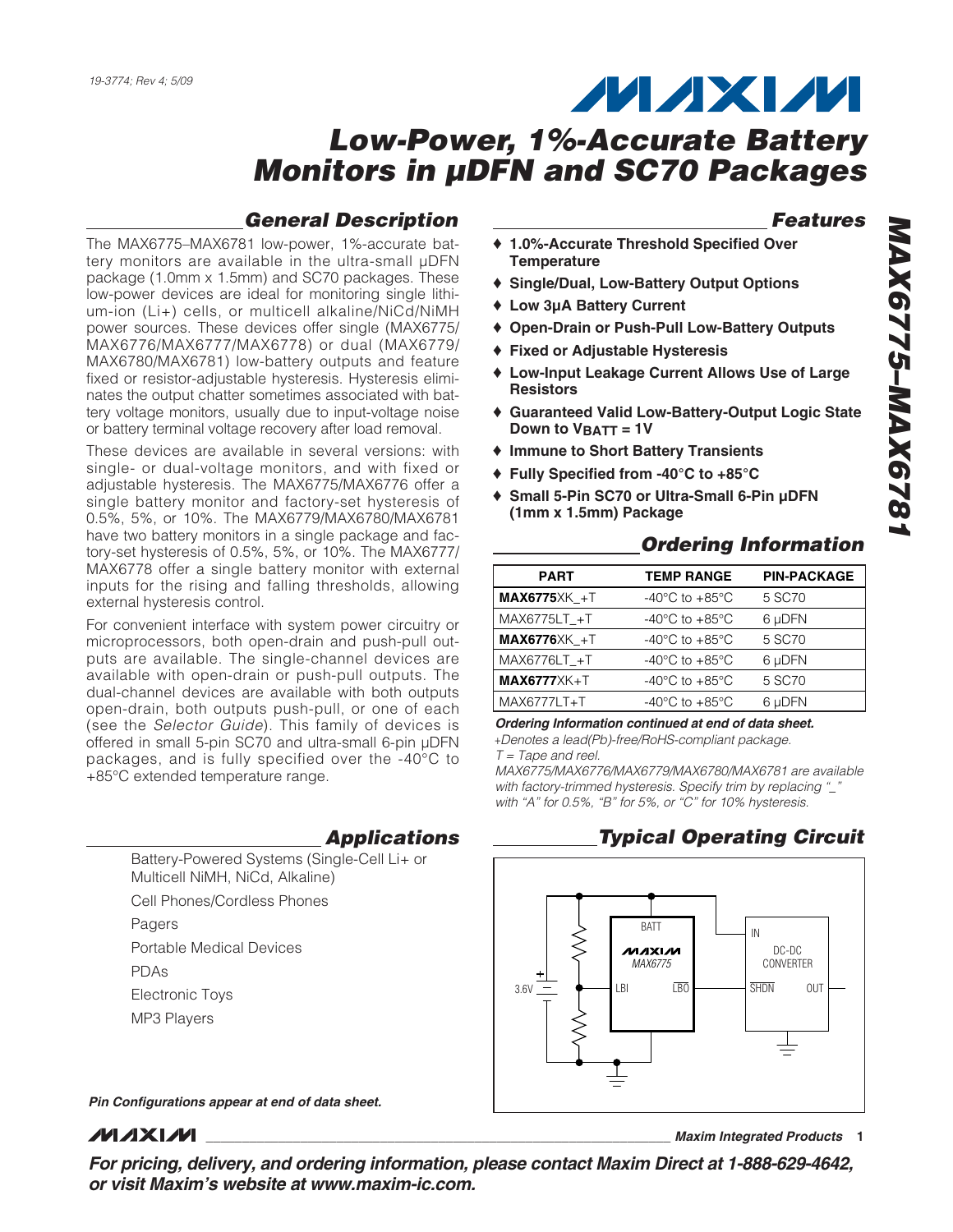#### **ABSOLUTE MAXIMUM RATINGS**

| LBI, LBL, LBH, LBI1, LBI2 to GND -0.3V to minimum of  |                              |
|-------------------------------------------------------|------------------------------|
|                                                       | $((VBATT + 0.3V)$ and $+6V)$ |
| LBO, LBO1, LBO2 to GND (open-drain) -0.3V to +6V      |                              |
| LBO, LBO1, LBO2 to GND (push-pull)-0.3V to minimum of |                              |
|                                                       | $((VBATT + 0.3V)$ and $+6V)$ |
|                                                       |                              |
|                                                       |                              |

| Continuous Power Dissipation $(T_A = +70^{\circ}C)$ |  |
|-----------------------------------------------------|--|
| 5-Pin SC70 (derate 3.1mW/°C above +70°C)247mW       |  |
| 6-Pin µDFN (derate 2.1mW°C above +70°C) 168mW       |  |
|                                                     |  |
|                                                     |  |
| Lead Temperature (soldering, 10s) +300°C            |  |

Stresses beyond those listed under "Absolute Maximum Ratings" may cause permanent damage to the device. These are stress ratings only, and functional operation of the device at these or any other conditions beyond those indicated in the operational sections of the specifications is not implied. Exposure to absolute maximum rating conditions for extended periods may affect device reliability.

#### **ELECTRICAL CHARACTERISTICS**

(VBATT = 1.6V to 5.5V, TA = -40°C to +85°C, unless otherwise specified. Typical values are at TA = +25°C.) (Note 1)

| <b>PARAMETER</b>                                           | <b>SYMBOL</b> | <b>CONDITIONS</b>                           | <b>MIN</b> | <b>TYP</b> | <b>MAX</b> | <b>UNITS</b> |
|------------------------------------------------------------|---------------|---------------------------------------------|------------|------------|------------|--------------|
| Operating Voltage Range                                    |               | $T_A = 0$ °C to +70°C<br>1.0                |            |            | 5.5        | V            |
| (Note 2)                                                   | <b>VBATT</b>  | $T_A = -40^{\circ}C$ to $+85^{\circ}C$      | 1.2        |            | 5.5        |              |
| <b>Supply Current</b>                                      |               | $V_{\text{BAT}} = 3.7V$ , no load           |            | 4          | 7          |              |
|                                                            | lQ            | $V_{\text{BAT}} = 1.8V$ , no load           |            | 3.2        | 6          | μA           |
| FIXED HYSTERESIS (MAX6775/MAX6776/MAX6779/MAX6780/MAX6781) |               |                                             |            |            |            |              |
| LBI, LBI_ Falling Threshold<br>(Note 3)                    |               | 0.5% hysteresis version                     | 1.2037     | 1.2159     | 1.2280     |              |
|                                                            | $V_{LBIF}$    | 5% hysteresis version                       | 1.1493     | 1.1609     | 1.1725     | V            |
|                                                            |               | 10% hysteresis version                      | 1.0888     | 1.0998     | 1.1108     |              |
| <b>LBI Rising Threshold</b>                                | <b>VLBIR</b>  |                                             | 1.2098     | 1.222      | 1.2342     | V            |
| LBI Input Leakage Current                                  |               | $0.2V \leq V_{LBI} \leq V_{BATT}$ - 0.2V    | -5         |            | $+5$       | nA           |
| <b>ADJUSTABLE HYSTERESIS (MAX6777/MAX6778)</b>             |               |                                             |            |            |            |              |
| LBL, LBH Threshold                                         |               | $V_{\text{BAT}} = 1.8V$ to 5.5V             | 1.2098     | 1.222      | 1.2342     | $\vee$       |
| LBL, LBH Input Leakage Current                             |               | $V$ BATT - 0.2V $\geq$ VLBL/LBH $\geq$ 0.2V | $-5$       |            | $+5$       | nA           |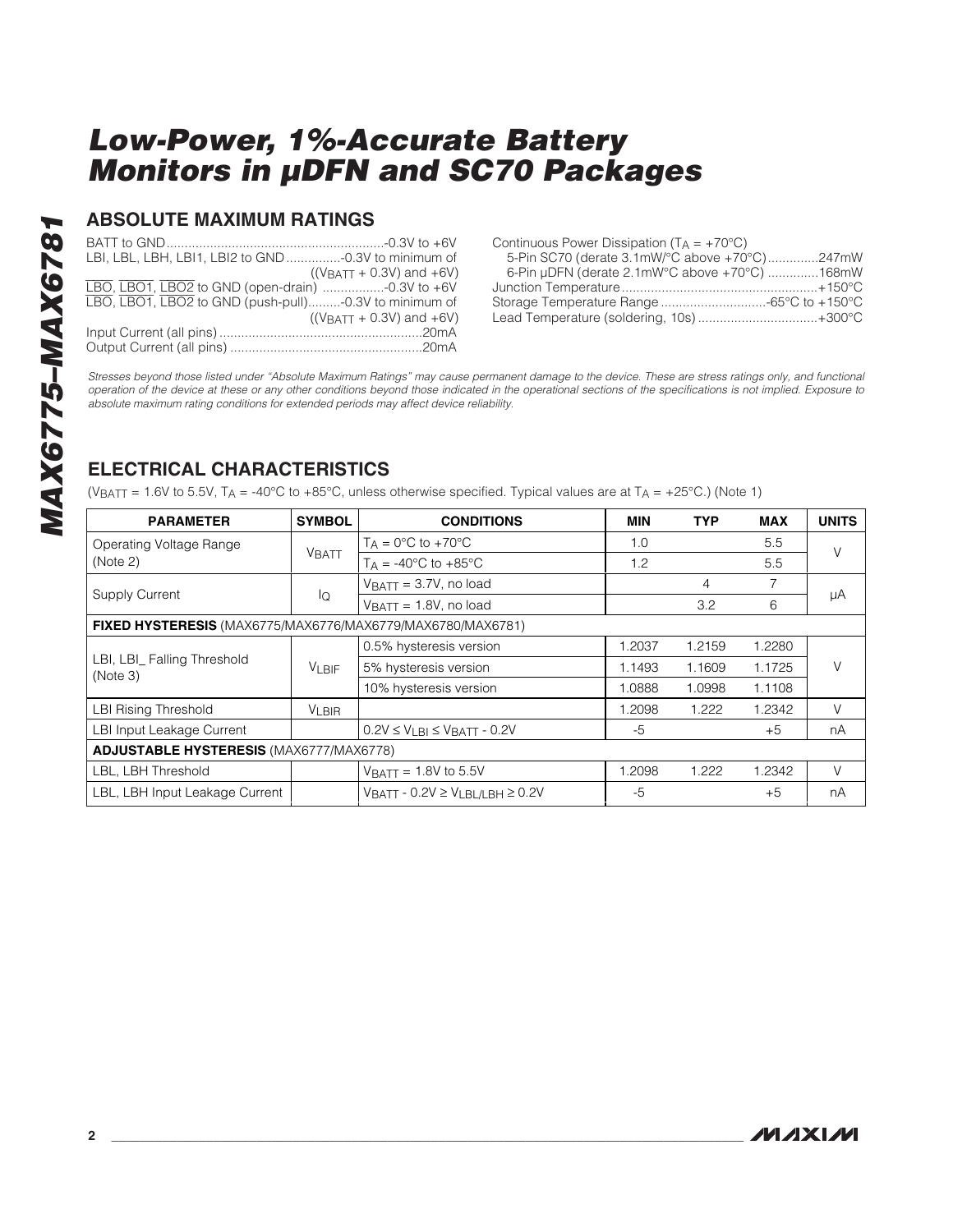#### **ELECTRICAL CHARACTERISTICS (continued)**

(VBATT = 1.6V to 5.5V, TA = -40°C to +85°C, unless otherwise specified. Typical values are at TA = +25°C.) (Note 1)

| <b>PARAMETER</b>                        | <b>SYMBOL</b>         | <b>CONDITIONS</b>                                       | <b>MIN</b>            | <b>TYP</b> | <b>MAX</b> | <b>UNITS</b> |
|-----------------------------------------|-----------------------|---------------------------------------------------------|-----------------------|------------|------------|--------------|
| LOW-BATTERY OUTPUTS (LBO, LBO1, LBO2)   |                       |                                                         |                       |            |            |              |
| Propagation Delay                       | t <sub>PD</sub>       | $V_{LB1}$ + 100mV to $V_{LB1}$ - 100mV                  | 9                     |            |            | $\mu s$      |
| Startup Time                            |                       | VBATT rising above 1.6V                                 |                       |            | 3          | ms           |
|                                         |                       | $V_{\text{BATT}} \geq 1.2V$ , Isink = 100µA             |                       |            | 0.3        |              |
| Output Low (Push-Pull or<br>Open-Drain) | VOL                   | $V_{\text{BATT}} \geq 2.7V$ , $I_{\text{SINK}} = 1.2mA$ |                       |            | 0.3        | V            |
|                                         |                       | $V_{\text{BATT}} \geq 4.5V$ , Isink = 3.2mA             |                       |            | 0.3        |              |
|                                         | <b>V<sub>OH</sub></b> | $V$ BATT $\geq 1.6V$ , ISOURCE = 100µA                  | 0.8 x<br>VBATT        |            |            |              |
| Output High (Push-Pull)                 |                       | $V$ BATT $\geq$ 2.7V, ISOURCE = 500µA                   | 0.8x<br><b>VBATT</b>  |            |            | $\vee$       |
|                                         |                       | $VBATT \ge 4.5V$ , $ISOUIRCF = 800\muA$                 | 0.8 x<br><b>VBATT</b> |            |            |              |
| Output Leakage Current<br>(Open-Drain)  |                       | Output not asserted, $V_{LBO} = 5.5V$                   | $-100$                |            | $+100$     | nA           |

**Note 1:** Devices are tested at  $T_A = +25^{\circ}$ C and guaranteed by design for  $T_A = T_{MIN}$  to  $T_{MAX}$ , as specified.

**Note 2:** Operating range ensures low-battery output is in the correct state. Minimum battery voltage for electrical specification is 1.6V. **Note 3:** The rising threshold is guaranteed to be higher than the falling threshold.

**Typical Operating Characteristics**

 $(T_A = +25^{\circ}C$ , unless otherwise noted.)



MAX6775 toc03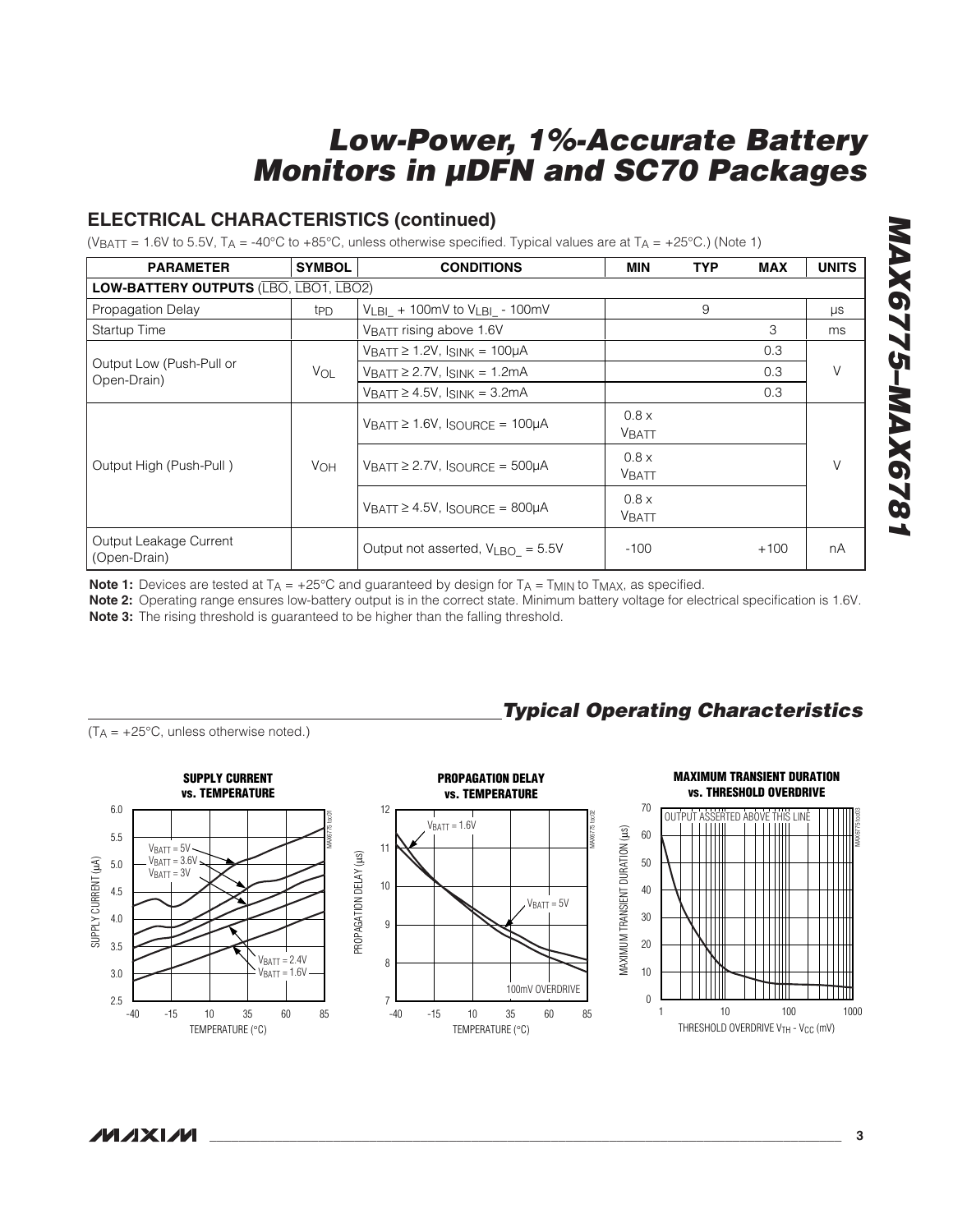

#### **Typical Operating Characteristics (continued)**





**MAX6775–MAX6781**

**MAX6775-MAX6781**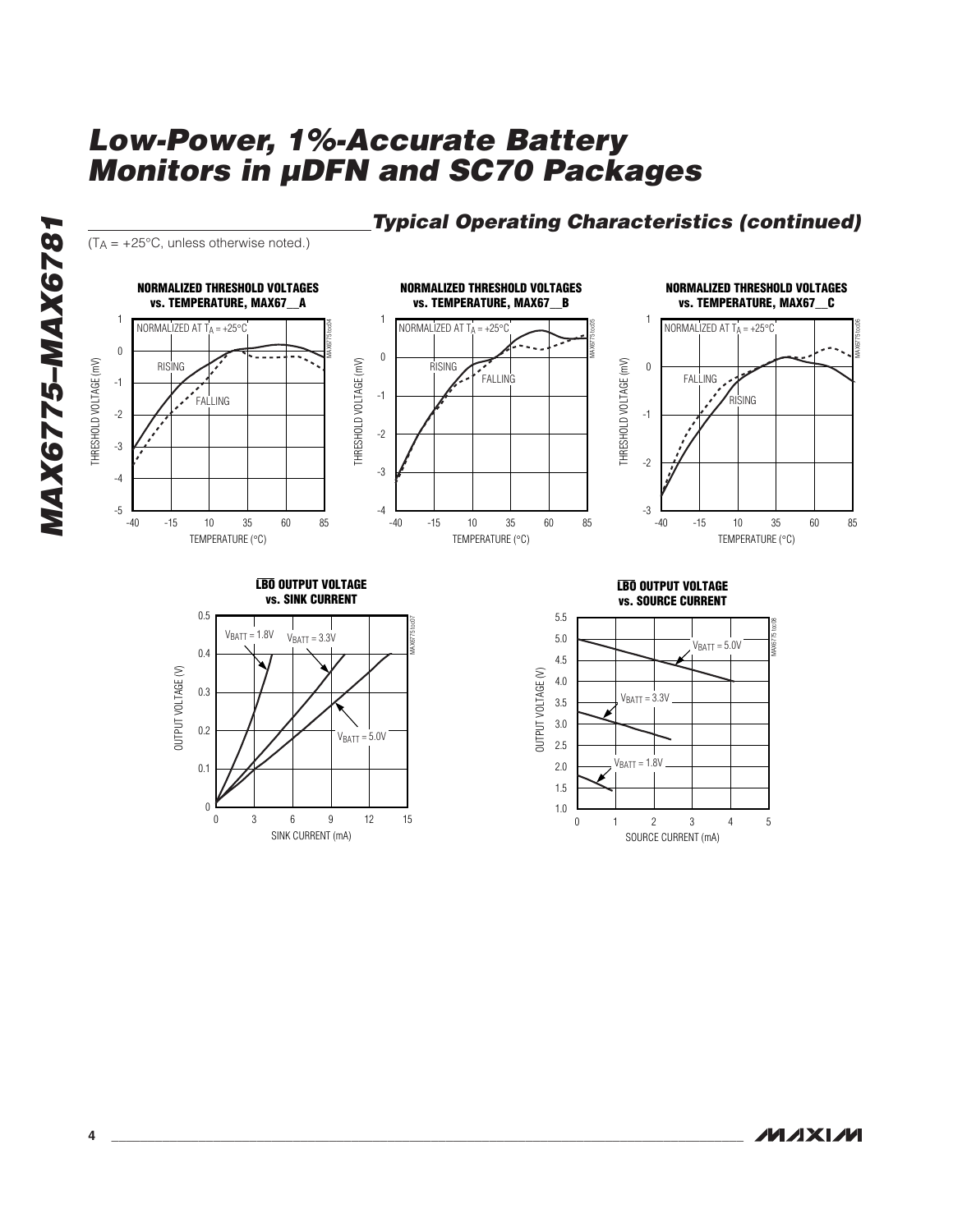**Pin Description**

|                | <b>MAX6775/</b><br><b>MAX6776</b> |                | <b>MAX6777/</b><br><b>MAX6778</b> | <b>MAX6779/</b><br><b>MAX6780/</b><br><b>MAX6781</b> | <b>NAME</b>      | <b>FUNCTION</b>                                                                                                                                                                                                                                          |
|----------------|-----------------------------------|----------------|-----------------------------------|------------------------------------------------------|------------------|----------------------------------------------------------------------------------------------------------------------------------------------------------------------------------------------------------------------------------------------------------|
| <b>µDFN</b>    | <b>SC70</b>                       | <b>µDFN</b>    | <b>SC70</b>                       | <b>µDFN</b>                                          |                  |                                                                                                                                                                                                                                                          |
| 1              | 1                                 |                |                                   |                                                      | GND <sub>2</sub> | Reserved. Must be connected to GND. Do not use as the only<br>GND connection.                                                                                                                                                                            |
| $\overline{c}$ | $\overline{c}$                    | $\overline{c}$ | $\overline{c}$                    | $\overline{c}$                                       | <b>GND</b>       | Ground                                                                                                                                                                                                                                                   |
| 3              | 3                                 |                |                                   |                                                      | LBI              | Low-Battery Input. Connect to the resistive divider to set the<br>trip level.                                                                                                                                                                            |
| $\overline{4}$ | 4                                 | 4              | $\overline{4}$                    |                                                      | <b>LBO</b>       | Low-Battery Output, Active-Low. When VLBI/VLBL falls below<br>the falling threshold, LBO asserts. LBO deasserts when<br>VLBI/VLBH exceeds the rising threshold voltage.                                                                                  |
| 5              |                                   | 5              |                                   |                                                      | N.C.             | No Connection. Not internally connected.                                                                                                                                                                                                                 |
| 6              | 5                                 | 6              | 5                                 | 6                                                    | <b>BATT</b>      | Battery Input. Power supply to the device.                                                                                                                                                                                                               |
|                |                                   | $\mathbf{1}$   | 1                                 |                                                      | LBH              | Rising-Trip-Level Input. Connect to a resistive divider to set the<br>rising trip level.                                                                                                                                                                 |
|                |                                   | 3              | 3                                 |                                                      | <b>LBL</b>       | Falling-Trip-Level Input. Connect to a resistive divider to set the<br>falling trip level.                                                                                                                                                               |
|                |                                   |                |                                   | $\mathbf{1}$                                         | LBI <sub>2</sub> | Low-Battery Input 2. Connect to a resistive divider to set the<br>trip level.                                                                                                                                                                            |
|                |                                   |                |                                   | 3                                                    | LBI1             | Low-Battery Input 1. Connect to a resistive divider to set the<br>trip level.                                                                                                                                                                            |
|                |                                   |                |                                   | 4                                                    | LBO <sub>1</sub> | Low-Battery Output 1, Active-Low. When VLBI1 falls below the<br>falling threshold voltage, LBO1 asserts. LBO1 deasserts when<br>VLBI1 exceeds the rising threshold voltage. LBO1 is push-pull<br>on the MAX6779/MAX6781 and open-drain for the MAX6780.  |
|                |                                   |                |                                   | 5                                                    | LBO2             | Low-Battery Output 2, Active-Low. When VLBI2 falls below the<br>falling threshold voltage, LBO2 asserts. LBO2 deasserts when<br>VLBI2 exceeds the rising threshold voltage. LBO2 is open-drain<br>for the MAX6780/MAX6781 and push-pull for the MAX6779. |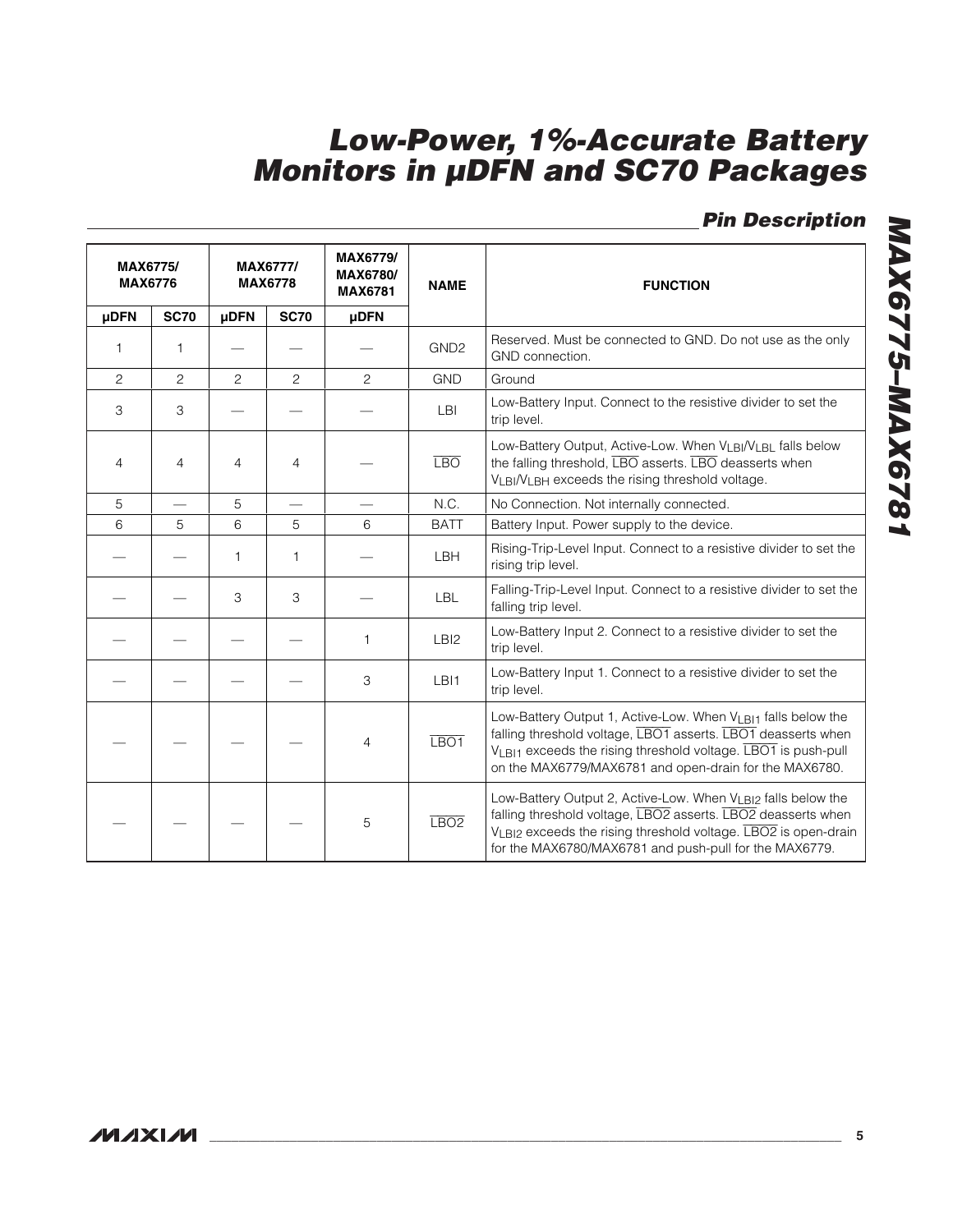# **MAX6775-MAX6781 MAX6775–MAX6781**

#### **Detailed Description**

These battery monitors have an active-low output that asserts when the input falls below a set voltage. They also offer hysteresis for noise immunity, and to remove the possibility of output chatter due to battery terminal voltage recovery after load removal. They are available with one or two monitors per package, with push-pull or open-drain outputs, and with internally set or externally adjustable hysteresis (dual-channel devices offer only internally fixed hysteresis). Figures 1, 2, and 3 show block diagrams and typical connections. See the Selector Guide for details.

#### **Low-Battery Output**

All devices are offered with either push-pull or opendrain outputs (see the Selector Guide). The MAX6781 has one push-pull output and one open-drain output, configured as in Table 1.

On all devices with open-drain outputs an external pullup resistor is required. The open-drain pullup resistor can connect to an external voltage up to +6V, regardless of the voltage at BATT.

#### **Table 1. MAX6781 Outputs**

| <b>DEVICE</b> | _BO1      | ' RO2      |
|---------------|-----------|------------|
| MAX6781       | Push-Pull | Open-Drain |



Figure 1. Single-Channel Fixed-Hysteresis Block Diagram



Figure 2. Dual-Channel Fixed-Hysteresis Block Diagram



Figure 3. Single-Channel Adjustable-Hysteresis Block Diagram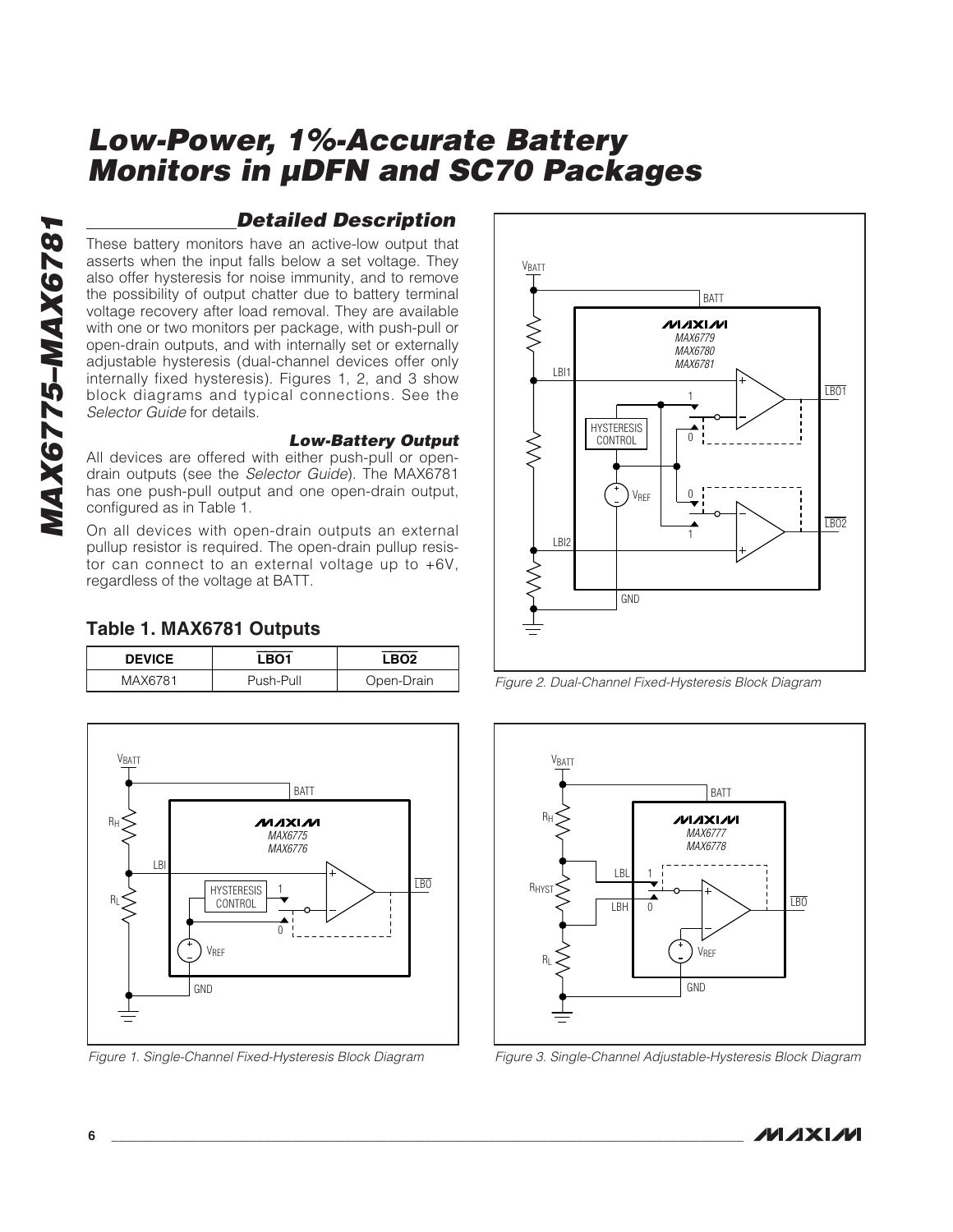The MAX6779, MAX6780, and MAX6781 monitor two battery levels or two independent voltages. A common application for this type of dual-battery monitor is to use one output as an early warning signal and the other as a dead-battery indicator.

#### **Hysteresis**

Input hysteresis defines two thresholds, separated by a small voltage (the hysteresis voltage), configured so the output asserts when the input falls below the falling threshold, and deasserts only when the input rises above the rising threshold. Figure 4 shows this graphically. Hysteresis removes, or greatly reduces, the possibility of the output changing state in response to noise or battery terminal voltage recovery after load removal.

**Fixed Hysteresis** The MAX6775/MAX6776/MAX6779/MAX6780/MAX6781 have factory-set hysteresis for ease of use, and reduce component count. For these devices, the absolute hysteresis voltage is a percentage of the internally generated reference. The amount depends on the device option. "A" devices have 0.5% hysteresis, "B" devices have 5% hysteresis, and "C" devices have 10% hysteresis. Table 2 presents the threshold voltages for devices with internally fixed hysteresis.



Figure 4. Hysteresis

#### **Table 2. Typical Falling and Rising Thresholds for MAX6775/MAX6776/MAX6779/MAX6780/MAX6781**

#### **DEVICE OPTION PERCENT HYSTERESIS (%) FALLING THRESHOLD (VLBIF) (V) RISING THRESHOLD (VLBIR) (V) HYSTERESIS VOLTAGE (VHYST) (mV)** A 0.5 1.2159 1.222 6.11 B | 5 | 1.1609 | 1.222 | 61.1 C 10 10 1.0998 1.222 1.222 122

#### **Adjustable Hysteresis**

The MAX6777/MAX6778 offer external hysteresis control through the resistive divider that monitors battery voltage. Figure 3 shows the connections for external hysteresis. See the Calculating an External Hysteresis Resistive Divider section for more information.

#### **Applications Information**

#### **Resistor-Value Selection**

Choosing the proper external resistors is a balance between accuracy and power use. The input to the voltage monitor, while high impedance, draws a small current, and that current travels through the resistive divider, introducing error. If extremely high resistor values are used, this current introduces significant error. With extremely low resistor values, the error becomes negligible, but the resistive divider draws more power from the battery than necessary and shortens battery life. Figure 1 calculates the optimum value for R<sub>H</sub> using:

$$
R_H = \frac{e_A \times V_{BATT}}{I_L}
$$

where e<sub>A</sub> is the maximum acceptable absolute resistive divider error (use 0.01 for 1%), VBATT is the battery voltage at which  $\overline{\text{LBO}}$  should activate, and I<sub>L</sub> is the worstcase LBI leakage current. For example, with 0.5% accuracy, a 2.8V battery minimum, and 5nA leakage,  $RH = 2.80M\Omega$ .

Calculate RL using:

$$
R_{L} = -\frac{V_{LBIF} \times R_{H}}{V_{LBIF} - V_{BATT}}
$$

where  $V_1$  BIF is the falling threshold voltage from Table 2. Continuing the above example, select  $V_{LBIF} = 1.0998V$ (10% hysteresis device) and  $R_L = 1.81 M\Omega$ .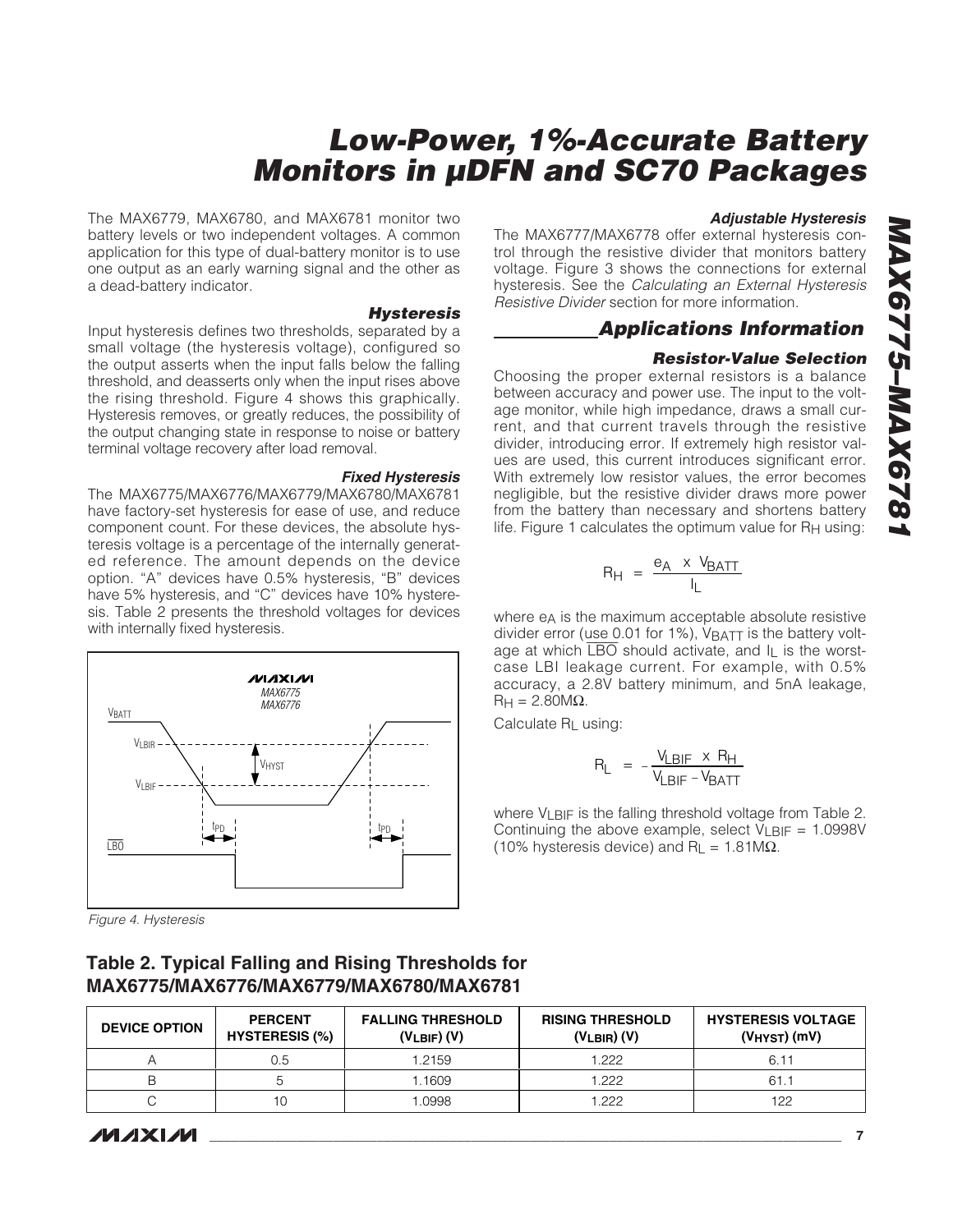#### **Calculating an External Hysteresis Resistive Divider**

Setting the hysteresis externally requires three external resistors, as shown in Figure 3. Select RH using the following formula:

$$
R_H \leq \frac{e_A \times V_{BATT\_RISING}}{I_L}
$$

where e<sub>A</sub> is the allowable error due to input leakage current (typically 0.005 or less), VBATT RISING is the desired rising threshold, and IL is the worst-case leakage current (5nA). Then calculate RLO (which is the sum of R<sub>L</sub> and R<sub>HYST</sub>):

$$
R_{LO} = \frac{V_{LBI} \times R_{H}}{V_{BATI\_FALLING} - V_{LBI}}
$$

where VLBI is 1.222V and VBATT FALLING is the desired falling threshold. Calculate RL using:

$$
R_L = \frac{V_{LBI} \times (R_H + R_{LO})}{V_{BAT\_RISING}}
$$

and finally, calculate RHYST:

$$
R_{HYST} = R_{LO} - R_L
$$

#### **Monitoring a Battery Voltage Higher Than the Allowable VBATT**

For monitoring higher voltages, supply power to BATT that is within the specified supply range, and power the input resistive divider from the high voltage to be monitored. Do not exceed the Absolute Maximum Ratings.

#### **Adding External Capacitance to Reduce Noise and Transients**

If monitoring voltages in a noisy environment, add a bypass capacitor of 0.1µF from BATT to GND as close as possible to the device. For systems with large transients, additional capacitance may be required. A small capacitor (<1nF) from LBI\_ to GND may provide additional noise immunity.

| <b>PART</b>     | <b>LBO OUTPUT</b> | <b>OUTPUT TYPE</b> | <b>HYSTERESIS</b> | <b>PIN-PACKAGE</b> |
|-----------------|-------------------|--------------------|-------------------|--------------------|
| MAX6775XK +T    | Single            | Push-Pull          | Fixed             | 5 SC70             |
| MAX6775LT +T    | Single            | Push-Pull          | Fixed             | 6 µDFN             |
| MAX6776XK +T    | Single            | Open-Drain         | Fixed             | 5 SC70             |
| MAX6776LT +T    | Single            | Open-Drain         | Fixed             | 6 µDFN             |
| MAX6777XK+T     | Single            | Push-Pull          | Adjustable        | 5 SC70             |
| MAX6777LT+T     | Single            | Push-Pull          | Adjustable        | 6 µDFN             |
| $MAX6778XK + T$ | Single            | Open-Drain         | Adjustable        | 5 SC70             |
| MAX6778LT+T     | Single            | Open-Drain         | Adjustable        | 6 µDFN             |
| MAX6779LT +T    | Dual              | Push-Pull          | Fixed             | 6 µDFN             |
| MAX6780LT +T    | Dual              | Open-Drain         | Fixed             | 6 µDFN             |
| MAX6781LT +T    | Dual              | Mixed              | Fixed             | 6 µDFN             |

#### **Selector Guide**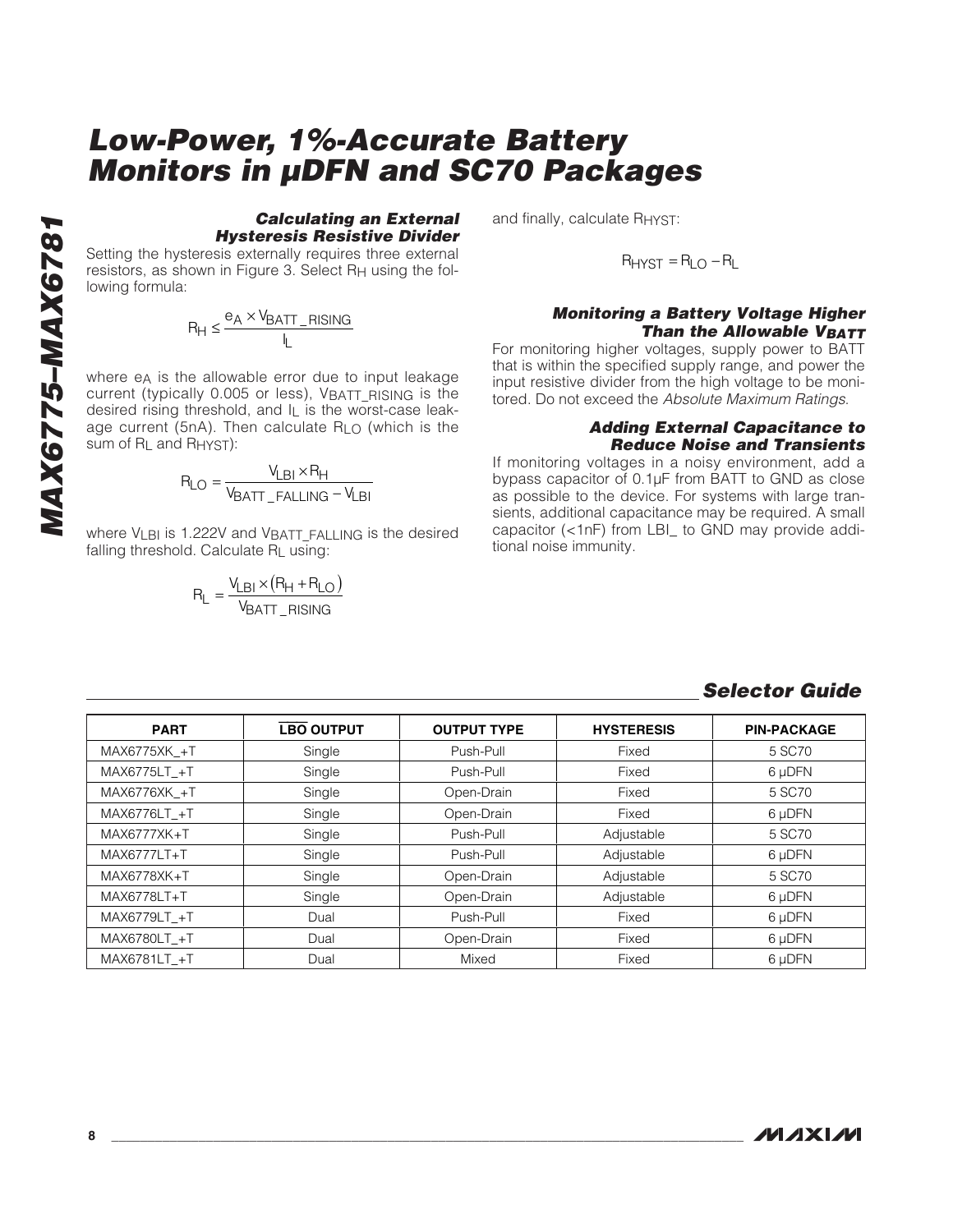#### **Top Marks**

| <b>PART</b>    | <b>TOP MARK</b> |
|----------------|-----------------|
| $MAX6775XKA+T$ | ASA             |
| MAX6775XKB+T   | ASB             |
| MAX6775XKC+T   | ASC             |
| MAX6775LTA+T   | BU              |
| MAX6775LTB+T   | <b>BW</b>       |
| MAX6775LTC+T   | <b>BX</b>       |
| $MAX6776XKA+T$ | <b>ASJ</b>      |
| MAX6776XKB+T   | ASK             |
| MAX6776XKC+T   | ASL             |
| MAX6776LTA+T   | BY              |
| MAX6776LTB+T   | ВZ              |
| MAX6776LTC+T   | CА              |

| <b>PART</b>          | <b>TOP MARK</b> |
|----------------------|-----------------|
| $MAX6777XXK+T$       | ASD             |
| MAX6777LT+T          | CВ              |
| MAX6778XK+T          | ASI             |
| MAX6778LT+T          | CС              |
| <b>MAX6779</b> LTA+T | BL              |
| MAX6779LTB+T         | BM              |
| MAX6779LTC+T         | ΒN              |
| <b>MAX6780</b> LTA+T | <b>BO</b>       |
| MAX6780LTB+T         | ВP              |
| MAX6780LTC+T         | BQ              |
| <b>MAX6781LTA+T</b>  | BR.             |
| MAX6781LTB+T         | BS              |
| MAX6781LTC+T         | ВT              |

# **MAX6775–MAX6781** MAX6775-MAX6781

#### **Ordering Information (continued)**

| <b>PART</b>         | <b>TEMP RANGE</b>                    | <b>PIN-PACKAGE</b> |
|---------------------|--------------------------------------|--------------------|
| $MAX6778XK+T$       | -40 $^{\circ}$ C to +85 $^{\circ}$ C | 5 SC70             |
| MAX6778LT+T         | -40 $^{\circ}$ C to +85 $^{\circ}$ C | 6 µDFN             |
| <b>MAX6779LT +T</b> | -40 $^{\circ}$ C to +85 $^{\circ}$ C | 6 µDFN             |
| <b>MAX6780LT +T</b> | -40 $^{\circ}$ C to +85 $^{\circ}$ C | 6 µDFN             |
| <b>MAX6781LT +T</b> | $-40^{\circ}$ C to $+85^{\circ}$ C   | 6 µDFN             |

+Denotes a lead(Pb)-free/RoHS-compliant package.

 $T = \text{Tape}$  and reel.

MAX6775/MAX6776/MAX6779/MAX6780/MAX6781 are available with factory-trimmed hysteresis. Specify trim by replacing "\_" with "A" for 0.5%, "B" for 5%, or "C" for 10% hysteresis.

#### **Chip Information**

PROCESS: BICMOS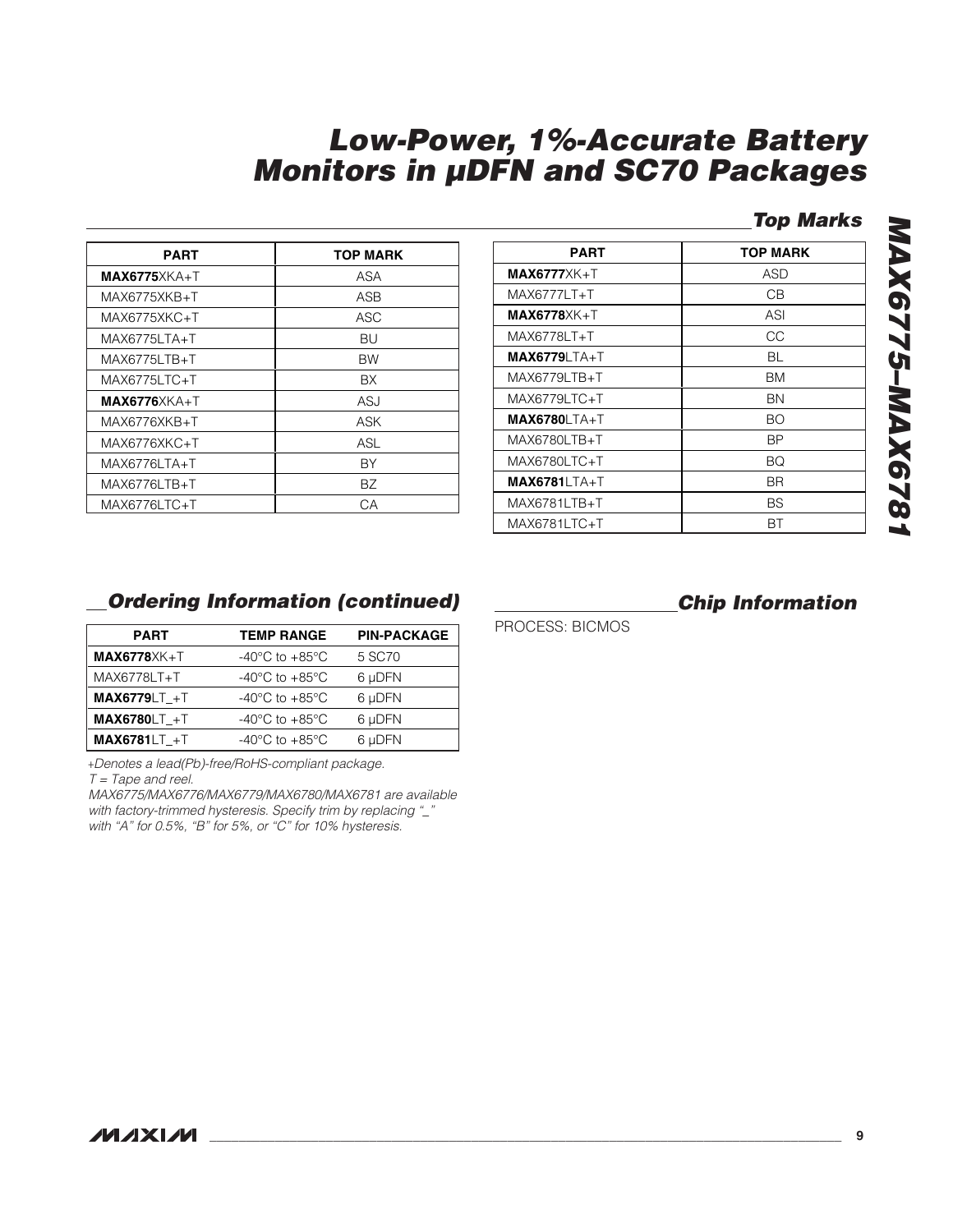**Pin Configurations** TOP VIEW BATT N.C. LBO **+** GND2  $\boxed{1}$  5 BATT  $6 \div 5 \div 4$ MAXIM **NIXIXIN** *MAX6775* GND 2 *MAX6776 MAX6775 MAX6776* LBI  $3$   $4 \overline{L}$ 3 4  $1 \tbinom{3}{2}$ **SC70** GND2 GND LBI μ**DFN**  $BAT$  N.C.  $\overline{LBO}$  $BAT$   $\overline{LBO2}$   $\overline{LBO1}$ **+**  $LBH$  1 5 BATT  $6 \t 5 \t 4$  $6 \t 5 \t 4$ MAXIM ルレスレル **NAXIM** *MAX6777 MAX6779* GND 2 *MAX6778 MAX6777 MAX6780 MAX6778 MAX6781* LBL  $3$   $4 \overline{LBO}$ 3 4  $1 \t{2} \t{3}$  $1$   $2$   $3$ **SC70** LBH GND LBL LBI2 GND LBI1 μ**DFN** μ**DFN**

#### **Package Information**

For the latest package outline information and land patterns, go to **www.maxim-ic.com/packages**.

| <b>PACKAGE TYPE</b> | <b>PACKAGE CODE</b> | DOCUMENT NO. |
|---------------------|---------------------|--------------|
| 5 SC <sub>70</sub>  | X5-1                | 21-0076      |
| 6 uDFN              | 611-1               | 21-0147      |

**MAX6775–MAX6781**

**MAX6775-MAX6781**